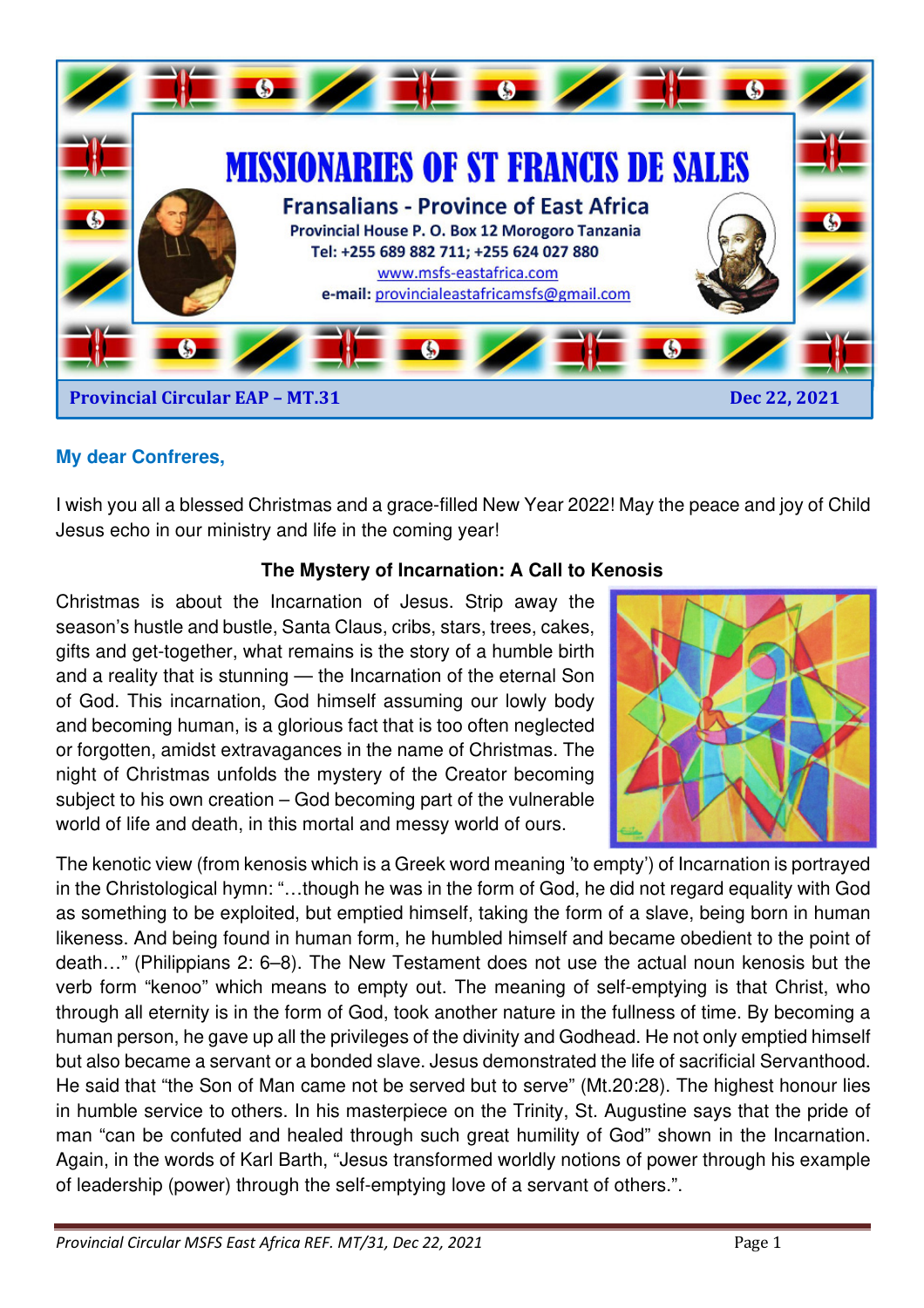When we look at Jesus' life and ministry, we can distinguish three moments or dimensions of this kenosis: the kenosis of incarnation (identification and solidarity with human reality), the kenosis of way (being on the move, reaching out to all people, especially the most abandoned in the society), and the kenosis of the cross (faithfulness in assuming even the ultimate consequences of his mission however painful they are). Kenosis is the means by which Christ became part of the mission entrusted to him by God. The Kingdom that Jesus announced and inaugurated is founded on and maintained by the self-emptying love for all.

In Christian theology, kenosis is the concept of 'self-emptying' of one's own will and becoming entirely receptive to God and his divine will. Christmas becomes meaningful only when we imitate Christ who emptied himself to become a human being, who suffered and died for our redemption and who rose from the dead to give us eternal life. Religious life and Priesthood as a special way of discipleship "for the sake of the Kingdom" (Mt. 19:12) invite us to imitate the Master who emptied himself for the sake of humanity. A life of "kenosis" is to be the hallmark of our apostolates and relationships with others. Kenosis is an integral aspect of our mission, proof of its authenticity and the test of our discipleship and missionary commitment. A life of kenosis will help us to get rid of our understanding of ministerial priesthood as "royal priesthood, clericalism, searching for power and comfort zones" and "self-centred life & pride". The life of kenosis will help us to be humble servants to the people of God and enhance our missionary commitment as Religious and priests.



Self-emptying, therefore, is the essence of incarnation and it indicates the true nature of Jesus. Following this way of kenosis is definitely not an easy task, but it is the one that gives meaning to our life as Christians and disciples of Jesus. It is a call for greater intimacy and identification with the Lord, the ultimate goal of discipleship. "A disciple is not above the teacher, nor a slave above the master; it is enough for the disciple to be like the teacher, and for the slave like the master." (Mt. 10: 24-25). Let the mystery of Incarnation help us to empty ourselves to become true disciples of Christ.

**EXTRAORDINARY GENERAL CHAPTER** 

The celebration of the Extraordinary General Chapter 2022, announced to be held from February 01-07, 2022 at Fransalian Seminary, Pune, Maharashtra, will not take place as scheduled, due to uncertainties regarding international travel and gatherings in the wake of the new variant (Omicron) of COVID 19.

**A NEW PROVINCIAL FOR THE SOUTH WEST PROVINCE IN INDIA** 

Fr. Thomas Kalariparambil is appointed as the new Provincial of South West India Province. The Province of East Africa assures him prayers and support as he assumes the office on January 24, 2022. Hearty congratulations and best wishes!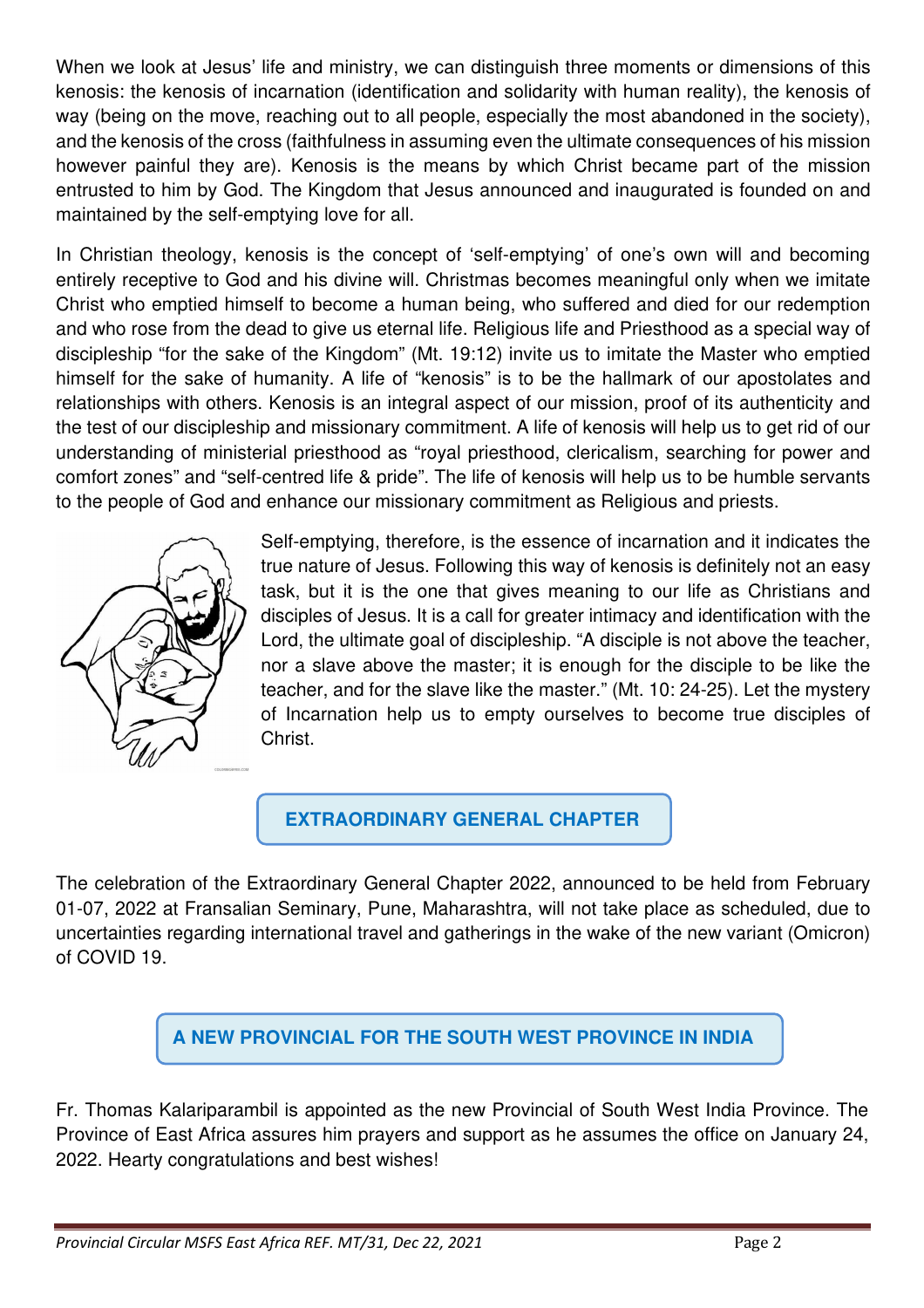# **GRATITUDE**

The Province of East Africa expresses its deep gratitude to Fr. Benny Kootanal, the outgoing Provincial of South West India Province for his generous cooperation and support for our Province for the last six years. May God bless his future undertakings!

**FORUM MEETINGS** 

The various Forum meetings of the Province were held between August and December, 2021. The following are the highlights from these Forum meetings:

The meeting of the **Superiors' Forum** was held on October 20, 2021. The members of the forum felt that it should be made obligatory for all Superiors to participate in the Forum. The Action-Plans of the General Chapter and of the Provincial Congress regarding Religious life and their implementation in our communities were discussed and evaluated. The forum once again emphasized the need to conduct monthly community meetings with an evaluation of religious and spiritual life of the community, evaluation of various apostolates of the community and the presentation of financial report of the community. It also felt that the community time table has to be followed by all the members of the respective communities strictly. It was felt that we need to follow meticulously the Province Statutes concerning religious and community life. The members of the forum were of the opinion that once the transfer is announced; there should not be any major undertaking or expenditure in the community until the new appointee takes over. Land at the disposal of the communities should be well utilized. Any new developmental plan of the community need to be discussed in LGB and a report of the LGB meeting has to be sent to the Provincial administration for the approval of the project. It was suggested that our confreres should participate in the programmes of the respective dioceses without fail.

The meeting of the **Formation Forum** was held on August 19, 2021. Fr. Agnelo Fernandes MSFS gave an input session based on Graded Formation. He emphasized the need for spiritual and human formation in our seminaries. The action plans on Formation of the General Chapter and the Provincial Congress were discussed and their implementation in our Formation houses were evaluated. Fransalian Formation should be based on the spirituality of our patron and founder. Our formation should emphasize on community life and mission. The forum felt that Vocation promotion has to be done diligently in all three East African countries. There was a suggestion to organize Ongoing Formation programmes for all priests.

The meeting of the **Mission Forum** was held on October 21, 2021. Reports from every Parish were presented. The forum members shared various activities in parishes particularly in the context of the Year of St. Joseph and the Year of Missions. There was a suggestion to implement PMP in all our parishes and to focus more on Family Apostolate. A lot of efforts have to be made for the renewal of faith as many people are under the influence of superstitious beliefs and practices. In many places, parish activities were suspended due to Covid pandemic. Pilgrimages and devotional practices have to be resumed as life is limping back to normalcy. The forum also suggested to raise funds from our parishes to support the Formation Programme of the Province. The Action plans on Mission of the General Chapter and Provincial Congress were discussed and their implementation in our parishes were evaluated.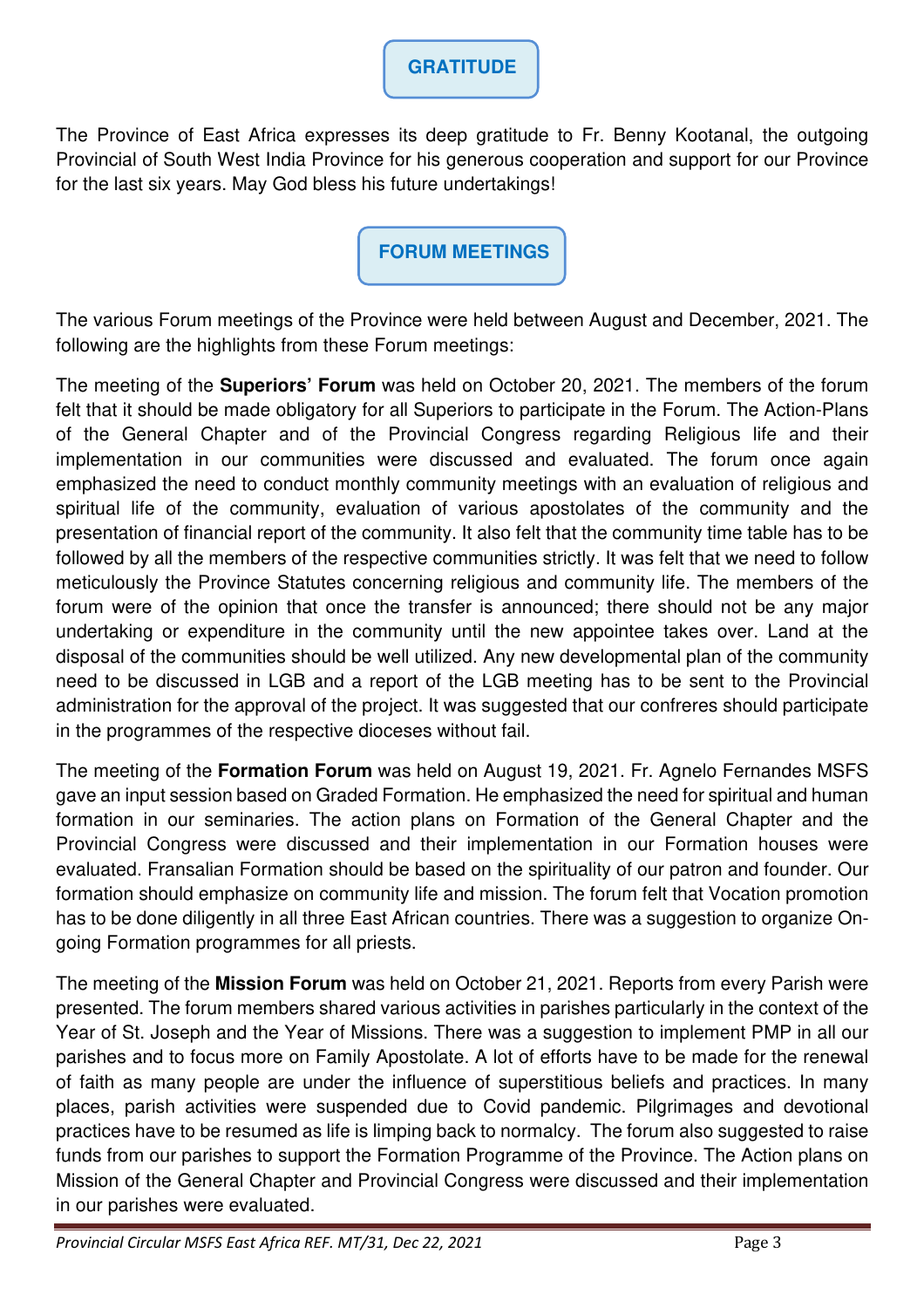The meeting of the **Education Forum** was held on September 17, 2021. A report from every educational institute was presented. The Action plans on education of the General Chapter and the Provincial Congress were discussed and their implementation in our schools were evaluated. The forum emphasized the need to focus on quality education. The Child protection policy has to be implemented strictly in all our schools. The forum also suggested to have an Education committee to evaluate the level of quality and the measures taken to assure quality in our schools.

The meeting of the **Social and Innovative Ministry Forum** was held on December 15, 2021. Reports from all the centres were presented. It was suggested that the centres should abide by the original plan and purpose of starting of the centre. SAIM faces various challenges at the Provincial level such as lack of adequately trained personnel and funds. The action plans on SAIM of the General Chapter and the Provincial Congress were discussed and their implementation in our centres were evaluated.

The meeting of the **Stewardship Forum** was held on December 16, 2021. Our Auditor gave an input session on book-keeping and present laws and regulations regarding accounting. He emphasized the need to keep documentary evidences of income and expenses. The members of the Forum were told about recent problems with revenue authorities due to our negligence and ignorance regarding proper book- keeping. All were cautioned to adhere to the new heads of accounts in book keeping. The action plans on Stewardship of the General Chapter and the Provincial Congress were discussed and their implementation in our communities were evaluated.

 **BUDGET FOR 2022** 

The budget presentation for the year 2022 was held on December 16, 2022. All our institutions and formation houses presented their budgets. Some communities and parishes also presented the budgets. However, a few communities and parishes did not present their budget. I request those communities and parishes to kindly send their budgets to the Provincial Bursar latest by December 30, 2021.

The Provincial council has approved the ordinary budget of every community/institute. The extraordinary budget is referred to LGB and respective committees for further study and consultation. Provincial Bursar will send a letter to all communities/institutes regarding the decisions of the Provincial Council.

 **NEW PRESBYTERY AT BOMBA MBILI** 

December 12, 2021 was a joyous day for the Faithful of Mji Mpya Parish and Our Lady of Holy Rosary Sub-Parish, Bomba Mbili as Bishop Stephano Musomba OSA, the Auxiliary Bishop of Dar es Salaam blessed the new presbytery of Bomba Mbili Sub-Parish. The Presbytery was built mostly with the contributions from the faithful of Bomba Mbili. We appreciate and congratulate our confreres and the faithful of Bomba Mbili for making



tireless efforts to complete the presbytery and compound wall in a record time. May God bless all our benefactors and well-wishers who have contributed towards the construction of the presbytery!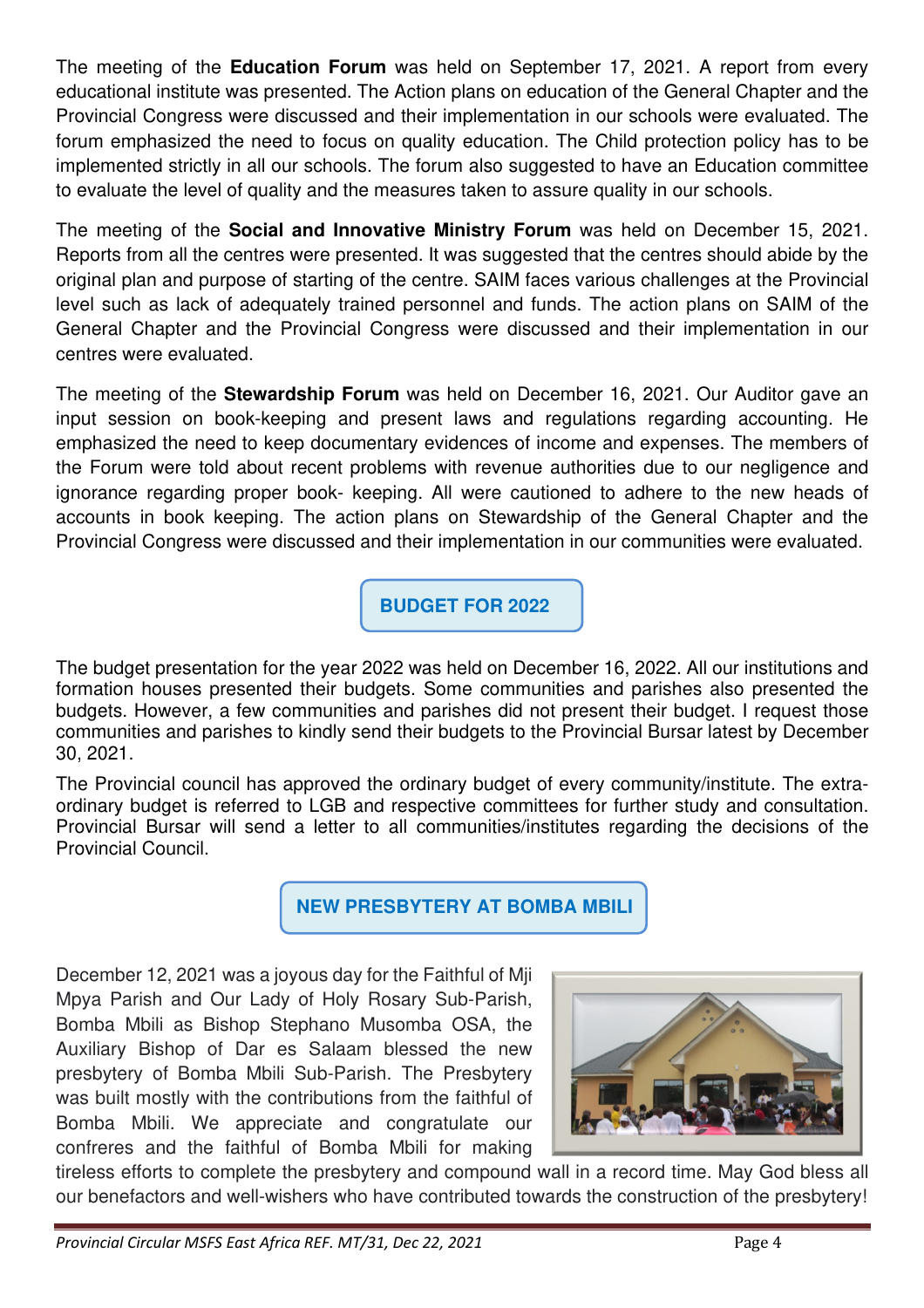#### **FRIENDS OF ST. FRANCIS DE SALES**



The annual general body meeting of Friends of St. Francis de Sales, an alumni association of former students of Aspirancy house at Lububu and SFS Junior Seminary, Kihonda, Morogoro, was held from November 25th to 27th, 2021 at Singida.

It was attended by 21 members of the Association including four priests. Fr. Zachariah Buroferro MSFS, the Rector of SFS Junior Seminary, gave an input session based on the Spirituality of St.

Francis de Sales. The meeting discussed various matters concerning the association and decided to contact former students of SFS junior seminary to enlarge the association so as to cover entire Tanzania. Fr. Pius Kochuprambil MSFS blessed the marriage of Mr. Peter Idelya, one of the former students of SFS Junior Seminary at Singida Cathedral on 27th November.

**PRAY ALWAYS 2022**

Pray Always is a booklet consisting of weekly and monthly intentions of the Province, birthdays of Confreres, their ordination anniversaries, obituary, monthly intentions of Pope and Superior General and few Fransalian prayers. I appreciate and thank Dn. Level Winner for preparing the booklet. Please use the booklet during the daily prayers.

**BOOK ON FORMATION** 

A new book on Formation was published by Lumen Christi Institute. Hearty congratulations to editors of the book, Fr. Thomas Kochalumchuvattil and Fr. Devasia Manalel for their initiative to bring out a new book on Formation.

**HEARTY WELCOME** 

Mr. Peter Jirak, Director of Augustinium Secondary School, Graz, Austria and Ms. Isabelle Jonveaux from Caritas-Graz visited Kenya and Tanzania from November 2nd to 12th. They were visiting the volunteers from Austria who are serving in SFS Integrated School, Katani and SFS School, Bukene. Augustinium and Fransalian Hekima School are planning to take up ways of mutual collaboration and exchange programmes. We sincerely thank them for their visit to our communities.!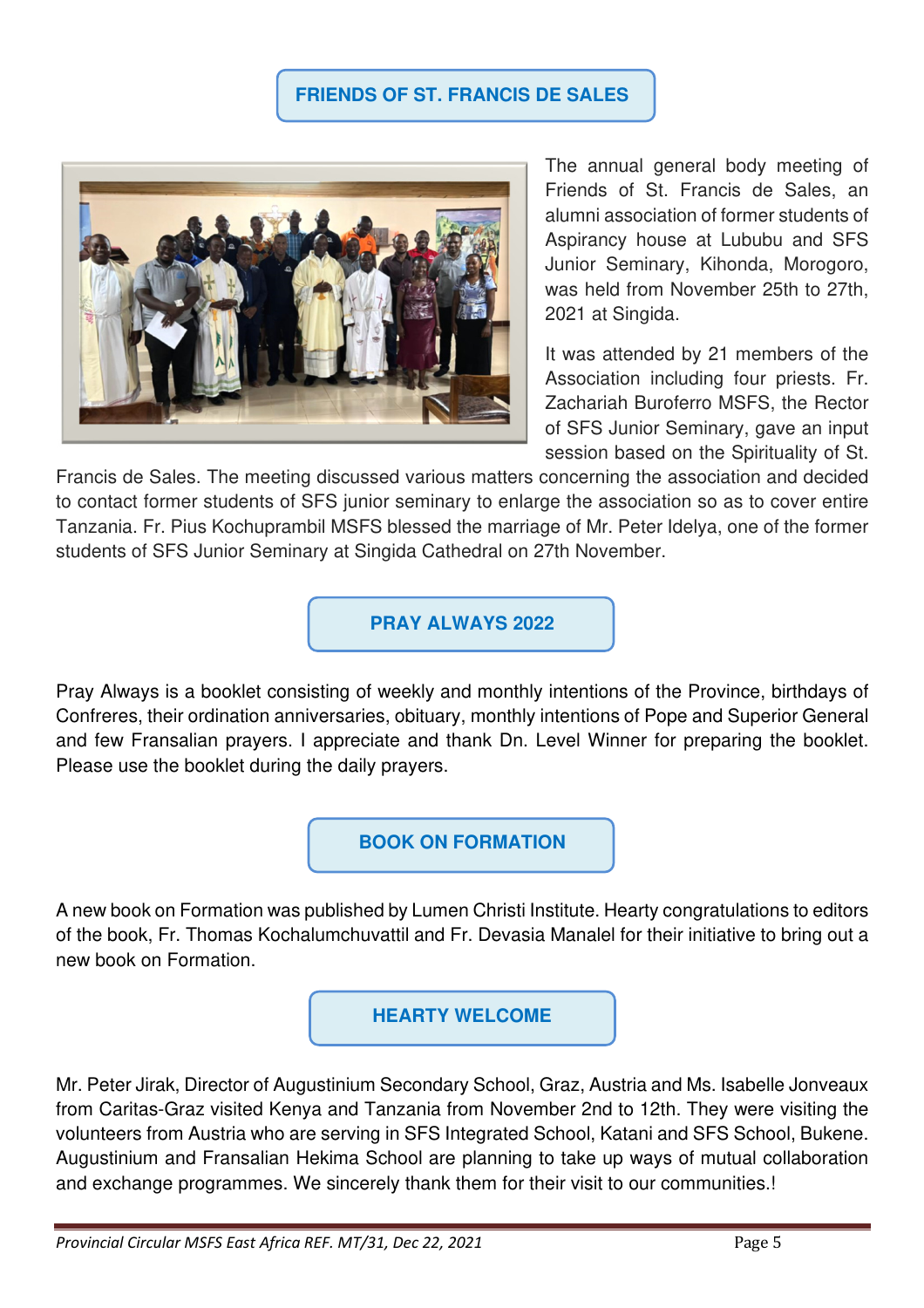### **EDUCATION COMMITTEE**

The newly constituted Education Committee consists of the following confreres:

- Fr. Sheejan Kallarackal (Chairman)
- Fr. Gerald Mabiriizi
- Fr. Kenneth Maina
- Fr. Ssebowa Lawrence
- Fr. Ssethamu Ruthitical

#### **TRANSFERS AND APPOINTMENTS**

**Fr. Francis Kallikattu** is appointed as the Superior of the MSFS Community, Chera and is designated to be appointed as the parish priest of St. Michael's Parish, Chera, Diocese of Meru, with effect from 14th December, 2021.

**Fr. Michael Mwangi Mumbi** is appointed to the MSFS Community, Chera, and is designated to be appointed as the assistant parish priest of St. Michael's Parish, Chera, Diocese of Meru, with effect from 4th January, 2022.

**Fr. George Antony** is temporarily appointed as a member of MSFS Community, Bissil, Diocese of Ngong, with effect from 15th December, 2021.

**Fr. Simon Peter Nabende** is appointed to the MSFS Community, Lukobe and is designated to be appointed as the assistant parish priest of St. Francis de Sales Parish, Lukobe, Diocese of Morogoro, with effect from 15th February, 2022.

**DEPARTURE FROM THE CONGREGATION**

Isaac Mangoye, a third year student at Lumen Christi Institute, has left the Congregation for good. We wish him all the best and prayers for his future life.

**HOLIDAYS** 

- Fr. Charles Ouma: December 3 to January 3
- Fr. Sebastian Kuzhupil: December 19 to February 6 Fr. Thomas Kochalumchuvattil: December 21 to January 23
- 
- 
- 
- 
- Fr. Tomy Kattikanayil: January 9 to 23
- 

Fr. Thomas Njue: December 15 to January 10 Fr. Simon Nabende: December 15 to February 15 Fr. C. Arockiasamy: December 28 to March 30 Fr. Wilson Packiam: January 11 to February 11